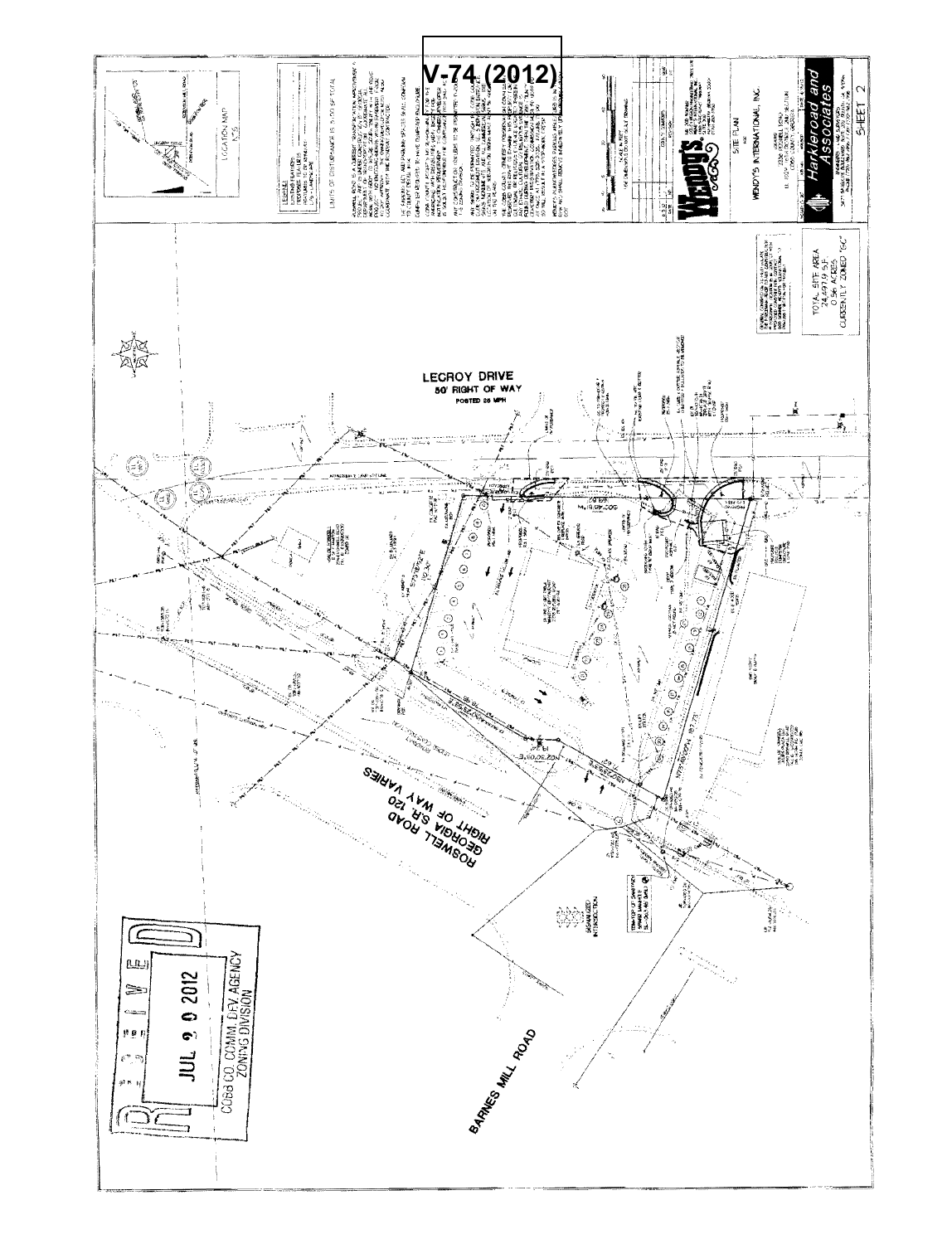| <b>APPLICANT:</b>                                  |     | Wendy's International, Inc. | <b>PETITION No.:</b>        | $V-74$      |
|----------------------------------------------------|-----|-----------------------------|-----------------------------|-------------|
| <b>PHONE:</b>                                      | n/a |                             | <b>DATE OF HEARING:</b>     | $09-12-12$  |
| Parks F. Huff, Esq.<br><b>REPRESENTATIVE:</b>      |     | <b>PRESENT ZONING:</b>      | <b>GC</b>                   |             |
| <b>PHONE:</b>                                      |     | 770-422-7016                | <b>LAND LOT(S):</b>         | 1029        |
| Wendy's International, Inc.<br><b>TITLEHOLDER:</b> |     |                             | <b>DISTRICT:</b>            | 16          |
| <b>PROPERTY LOCATION:</b>                          |     | Between Roswell Road        | <b>SIZE OF TRACT:</b>       | $0.68$ acre |
| and Lecroy Drive, east of Barnes Mill Road         |     |                             | <b>COMMISSION DISTRICT:</b> | 2           |
|                                                    |     |                             |                             |             |

(2238 Roswell Road).

**TYPE OF VARIANCE:** 1) Waive the maximum impervious surface limit of 70% to allow 88.4%; and 2) waive the rear setback from the required 30 feet to 28 feet for existing building footprint.

**OPPOSITION: No. OPPOSED \_\_\_\_\_ PETITION No. \_\_\_\_\_ SPOKESMAN \_\_\_\_\_\_\_\_\_\_\_\_\_\_\_\_\_\_\_\_**  $R_{\mathbf{A}}$ 081 **BOARD OF APPEALS DECISION R-20**  $RA-6$ **NS APPROVED \_\_\_\_\_ MOTION BY \_\_\_\_\_\_\_\_\_\_**  CRC **REJECTED \_\_\_\_\_ SECONDED \_\_\_\_\_\_\_\_\_\_**   $G\overline{C}$ **HELD \_\_\_\_\_ CARRIED \_\_\_\_\_**  0&l **STIPULATIONS:**   $R-20$ ∣sıтE GC  CRC  $\mathbf{r}$  GC **PSC**  $R-15$ CRC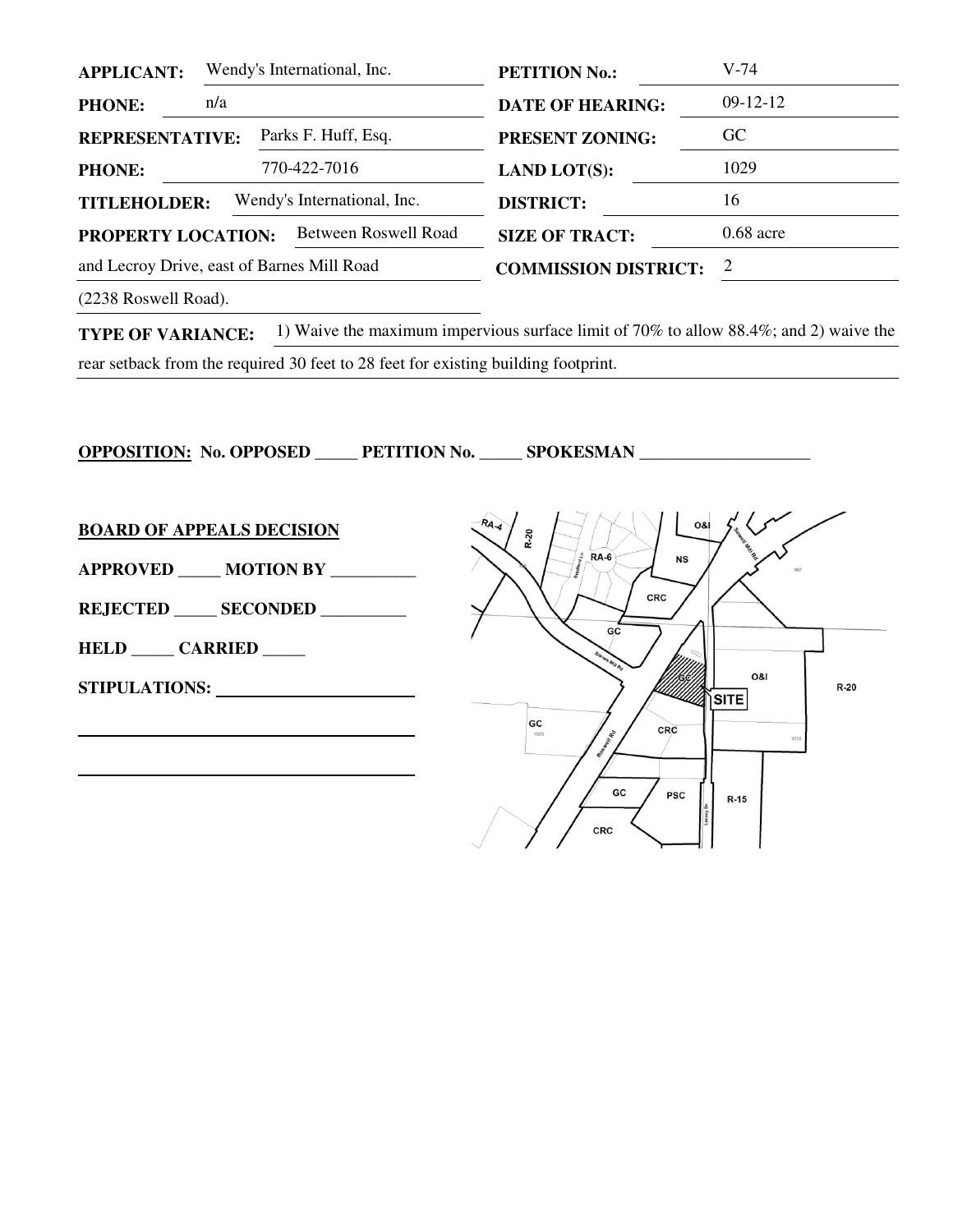\*\*\*\*\*\*\*\*\*\*\*\*\*\*\*\*\*\*\*\*\*\*\*\*\*\*\*\*\*\*\*\*\*\*\*\*\*\*\*\*\*\*\*\*\*\*\*\*\*\*\*\*\*\*\*\*\*\*\*\*\*\*\*\*\*\*\*\*\*\*\*\*\*\*\*\*\*\*\*\*\*\*

## **COMMENTS**

**TRAFFIC:** This request will not have an adverse impact on the transportation network.

**DEVELOPMENT & INSPECTIONS:** No comment.

**SITE PLAN REVIEW:** If this variance request is approved, a subdivision plat revision must be recorded prior to the issuance of the certificate of occupancy showing all improvements on the lot and referencing the variance case in the standard plat revision note. The surveyor must submit the plat to the Site Plan Review Section, Community Development Agency for review and approval prior to recording. Call 770-528-2147.

**STORMWATER MANAGEMENT:** The existing on-site stormwater management facility was designed for the as-built conditions. No adverse stormwater management issues are anticipated from the minor entrance improvement proposed.

**HISTORIC PRESERVATION:** After examining Civil War trench maps, Cobb County historic property surveys, county maps, and various other resources, staff has no comments regarding the impact or treatment of historic and/or archaeological resources.

**DESIGN GUIDELINES:** No comment.

**CEMETERY PRESERVATION:** No comment.

**WATER:** No conflict.

**SEWER:** No conflict.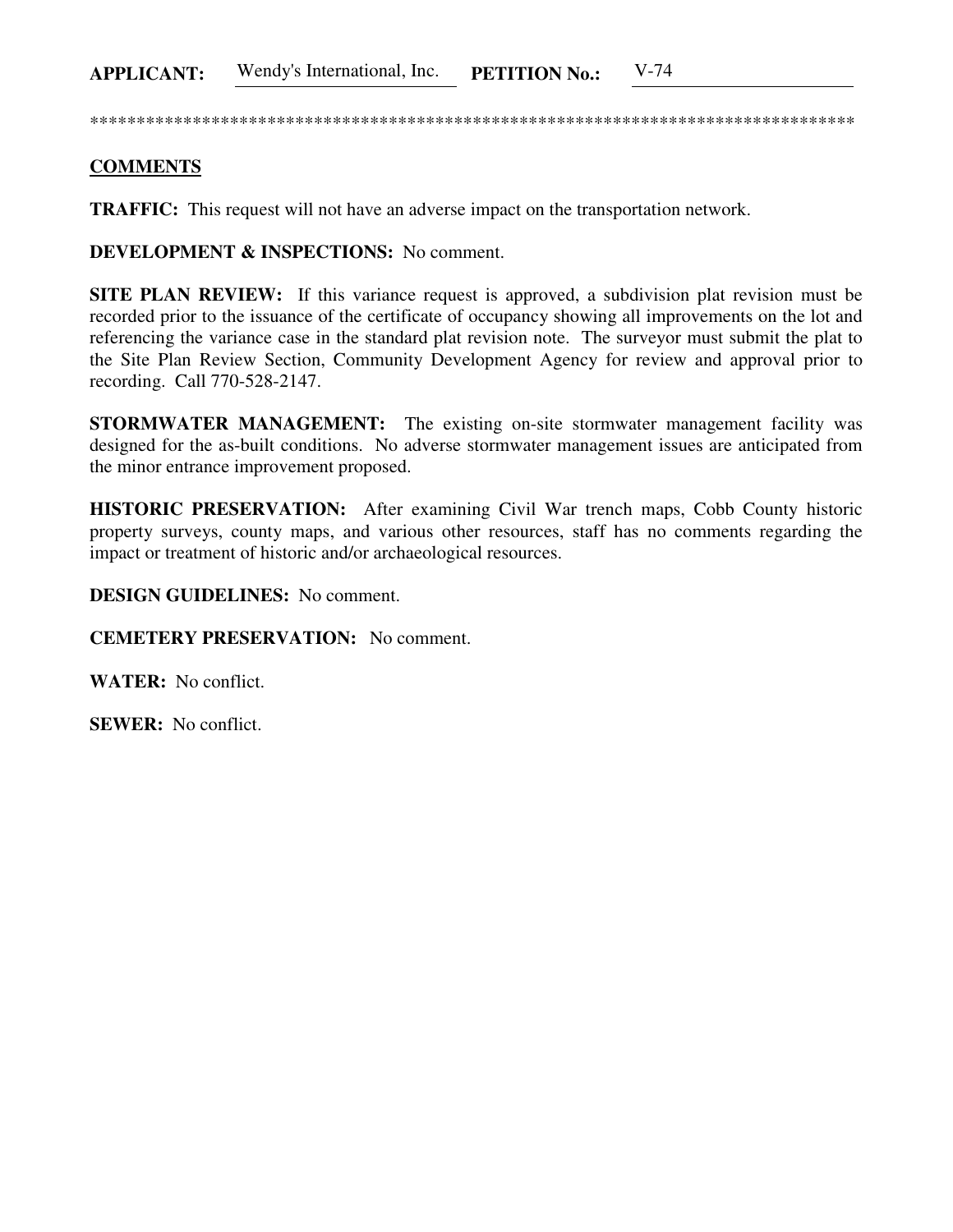FIRE DEPARTMENT: After analyzing the information presented for a Preliminary Review, the Cobb County Fire Marshal's Office is confident that all other items can be addressed during the Plan Review Stage.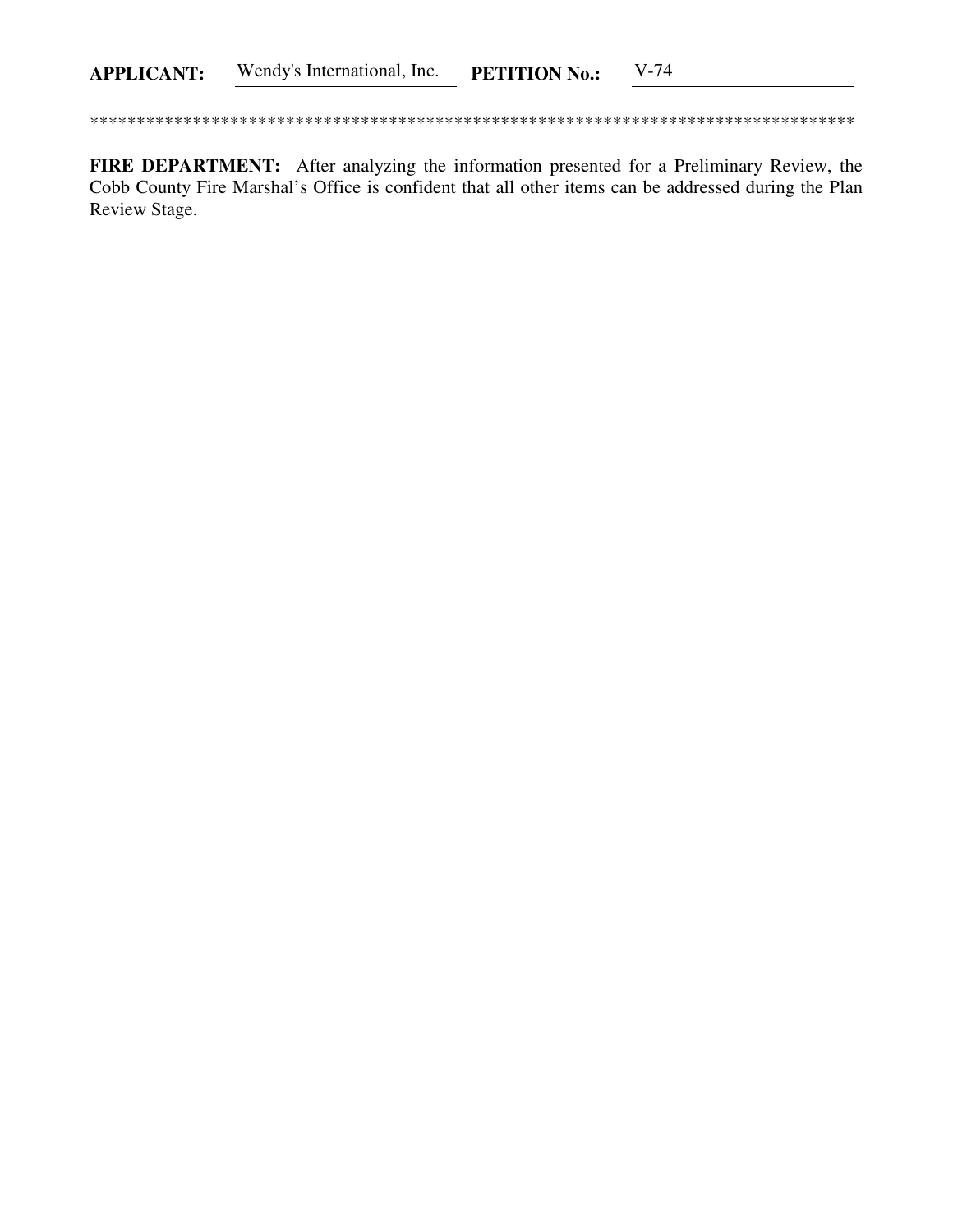**V-74**